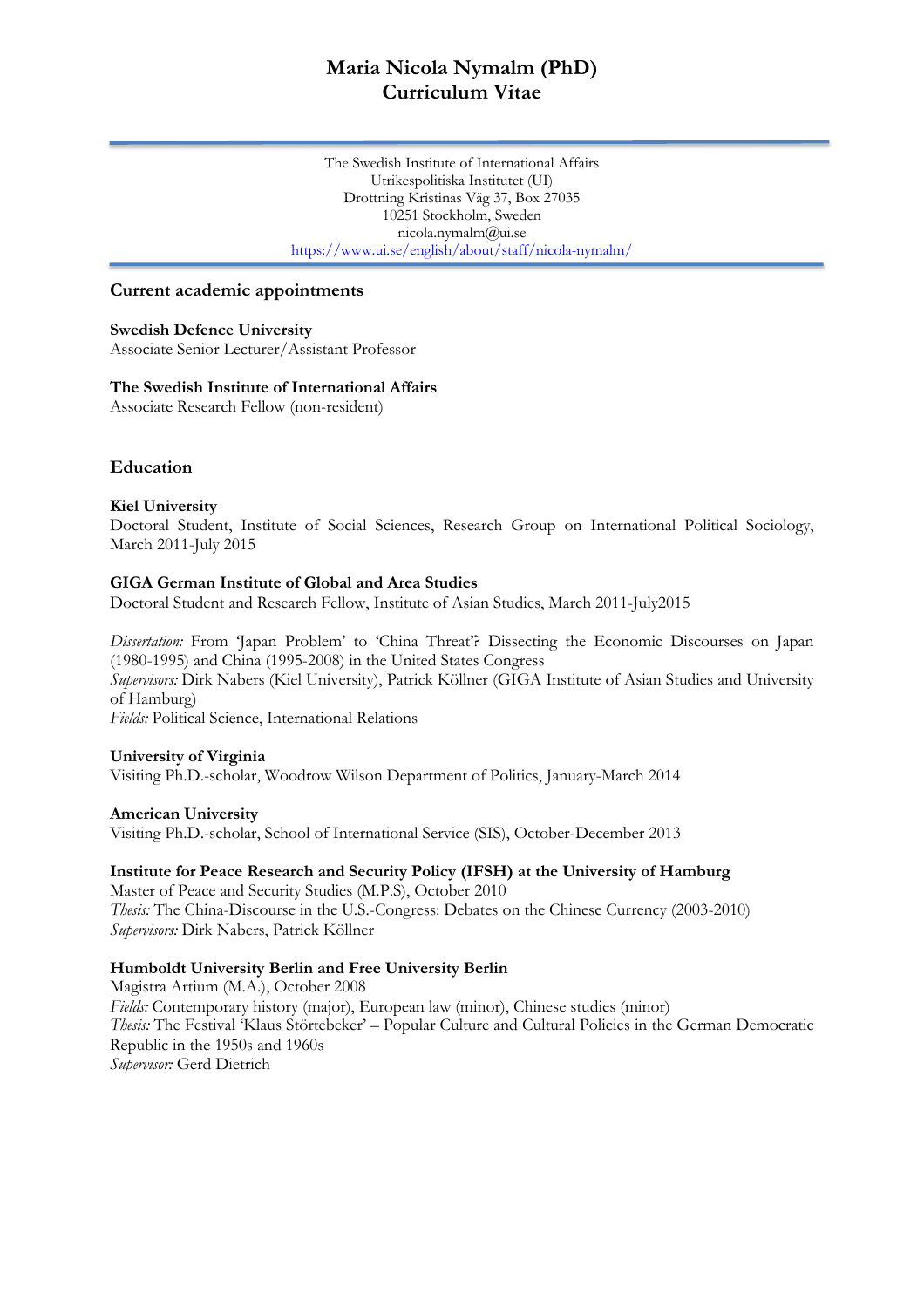# **Research**

## **Peer-reviewed articles**

(2020) with Felix Berenskoetter: Recovering the concept of 'the Stranger' in IR, *Review of International Studies* (first view), DOI: https://doi.org/10.1017/S0260210520000376

(2020) with Viking Bohman: Chinese Investment in Sweden: From fame to fear?, *Internasjonal Politikk* 78 (1) 93-105.

(2019) Washington's old 'Japan problem' and the current 'China threat', *East Asia Forum,*  https://www.eastasiaforum.org/2019/09/11/washingtons-old-japan-problem-and-the-current-chinathreat/

(2019) with Oliver Turner: Morality and Progress: IR narratives on international revisionism and the status quo, *Cambridge Review of International Affairs* 32 (4), 407-428

(2019) with Johannes Plagemann: Comparative Exceptionalism: universality and particularity in foreign policy discourses, in: *International Studies Review,* 21(1), 12-32 (online first March 2018)

(2019) The Economics of Identity: is China the new 'Japan Problem' for the United States?, in: *Journal of International Relations and Development* 22(4), 909-933 (online first December 2017)

(2013) The End of the 'Liberal Theory of History'? Dissecting the U.S. Congress' Discourse on China's Currency Policy, in: International Political Sociology, 7, 4, 388–405

#### **Books**

(2020) *From 'Japan problem' to 'China threat'? Rising powers in US economic discourse*, Basingstoke: Palgrave Macmillan

(under contract) with Turner, Oliver and Aslam, Wali (eds.): *The Routledge Handbook of US Policy in the Indo-Pacific*, London: Routledge

## **Other academic publications**

(2016) Book Review: Lee, Eun-Jeung (2014) Ostasien denken. Diskurse zur Selbstwahrnehmung Ostasiens in Korea, Japan und China (Thinking East Asia – Discourses on Self-Perceptions in Korea, Japan and China), Baden-Baden: Nomos, for Politische Vierteljahresschrift (Journal of the German Association for Political Science) 57/1, 149-151

(2014) Special Issue: with Godehardt, Nadine, The Impact of Post-2014 Afghanistan on Asian Regional Security, Introduction to Special Issue, in: Godehardt, Nadine and Nicola Nymalm (eds.), The Impact of Post-2014 Afghanistan on Asian Regional Security, Asian Perspective Vol. 38 No. 4 Oct.–Dec. 2014, 493- 495, http://journals.rienner.com/doi/abs/10.5555/0258-9184-38.4.493

(2011) Working paper: The End of the "Liberal Theory of History"? Dissecting the U.S. Congress' Discourse on China's Currency Policy, GIGA Working Paper, No. 170, June 2011, Hamburg: GIGA

## **Reports**

(2017) with Forslund, Martin, Chinese Investment in Sweden: Encountering Open Doors, in: Seaman John, Mikko Huotari and Miguel Otero-Iglesias (eds.), Chinese Investment in Europe – A Country-Level Approach, A Report by the European Think-tank Network on China (ETNC), December 2017: https://www.ui.se/globalassets/ui.se-eng/news/2017/etnc-reports-2017\_final\_20dec2017.pdf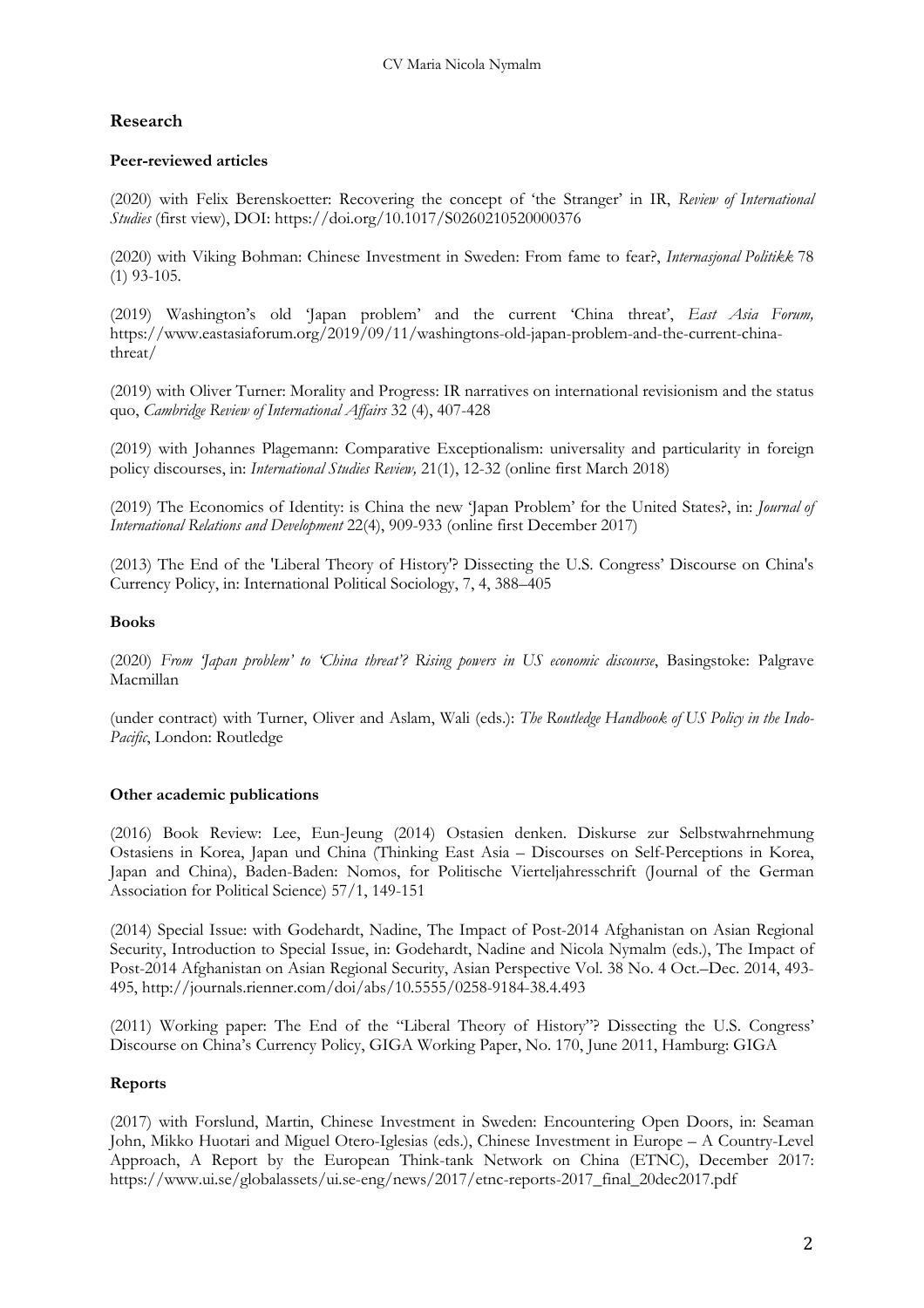(2013) Conference Report: Regional Order and Regionalism in Asia, Peking, 16.–17. März 2013, in: ASIEN: The German Journal on Contemporary Asia, 128, 99-101

#### **Briefing papers**

(2012) with Schaltuganow, Elmira, Die Außenhandelskooperation der USA mit Asien (U.S. Foreign Trade Policy towards Asia), GIGA Focus Global, 11/2012, Hamburg: GIGA, https://giga.hamburg/de/system/files/publications/gf\_global\_1211.pdf

(2011) Zwischen Liberalisierung und Protektionismus: Wohin steuert die US-Außenhandelspolitik? (Between Liberalism and Protectionism: The Future Course of US Foreign Trade Policy?) GIGA Focus Global, 06/2011, Hamburg: GIGA, http://nbn-resolving.de/urn:nbn:de:0168-ssoar-311291

(2011) Die USA und der Aufstieg Chinas: Eine Wiederkehr des "Japan-Problems"? (The U.S. and the Rise of China: Déjà-Vu of the "Japan-Problem"?), GIGA Focus Asien, 02/2011, Hamburg: GIGA, http://nbn-resolving.de/urn:nbn:de:0168-ssoar-288935

## **Presentations (selection)**

Are we practicing what we are preaching? Reflections on teaching 'critical thinking' in International Relations, 13th Pan-European Conference International Relations, 11-14 September 2019, Sofia

The Stranger in/and the politics of identity, 12<sup>th</sup> Pan-European Conference International Relations, 12-15 September 2018|University of Economics, Prague

Narratives on revisionism and status quo in great power relations, Changing Asia 2017: Perspectives on Regional and Global Cooperation 14-18 September 2017| Institute for Defence Studies and Analyses, New Delhi, India

Converting the stranger: Identity/difference, and the expectations of change, British International Studies Association (BISA) working group 'Interpretivism in International Relations' workshop on "Identity in International Relations: Methods of Interpretation and Critique", June 18, 2017| SOAS, University of London

Revisionism and status quo in great power relations: The US and China in the era of Trump (with Oliver Turner, University of Edinburgh), World International Studies Committee (WISC) 5th Global International Studies Conference, March 2, 2017 | Taipei, Taiwan

Comparative exceptionalism: a research agenda*,* with Johannes Plagemann (GIGA Hamburg), International Studies Association (ISA), 57th Annual Convention, March 16, 2016 | Atlanta, Georgia

Constituting Causality: a conciliatory reply to the critics of 'causal rejection', with Medha (GIGA Hamburg), International Studies Association (ISA), 57th Annual Convention, March 16, 2016 | Atlanta, Georgia

The "Rise of China" and the Economics of Identity: New Approaches to the Study of Foreign Economic Policy, American Political Science Association (APSA) Annual Meeting, September 5, 2015 | San Francisco, California

U.S.-China Economic Relations – Towards Competition or Confrontation?, Changing Asia: Perspectives on Regional and Global Cooperation, April 18, 2015 | GIGA, Hamburg

Theory and Practice Regarding the "Rise of China" – Inquiring into the 'History of (the) Present' U.S. Foreign Economic Policy, International Studies Association (ISA), 56th Annual Convention, February 20, 2015 | New Orleans, Louisiana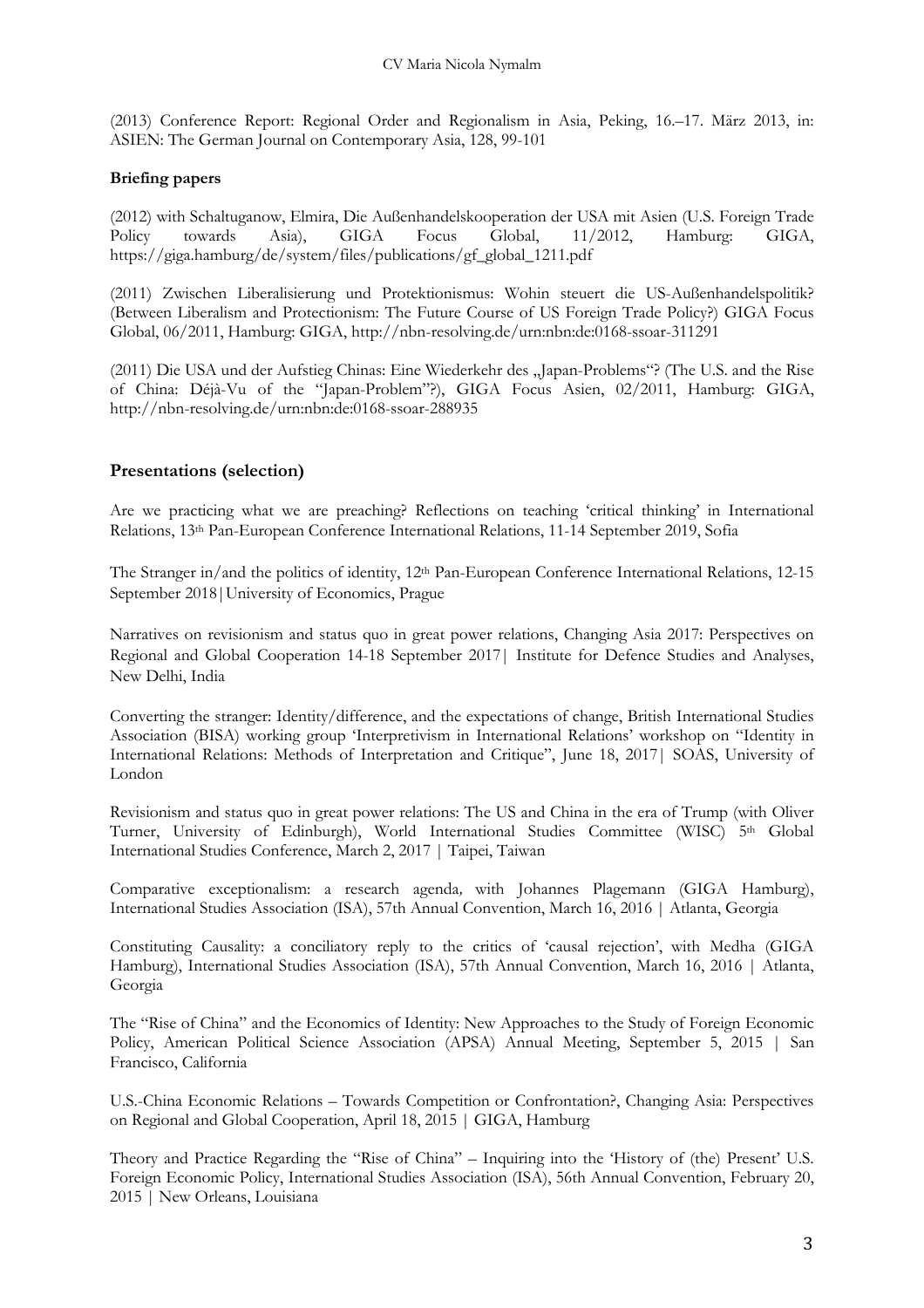Hegemonic Discourses and Identities – A Close-up on 'Global Powershifts', International Studies Association (ISA), 55th Annual Convention, March 27, 2014 | Toronto, Canada

Theorizing the 'Rise of China' vs. the 'Decline of the West' – Unprecedented Historical Event or just a Déja-Vu?, 13th East-West Center International Graduate Student Conference, February 14, 2014 | Honolulu, Hawai'i

The U.S. 'Rebalancing' towards Asia – The Economic Dimension and Implications for Regional Economic Cooperation in East Asia, International Workshop Regional Order and Regionalism in Asia, March 17, 2013 | China Foreign Affairs University (CFAU), Beijing, China

Discourses on Japan and China as Identity Constructions in U.S. Foreign Economic Policy, International Studies Association (ISA), 52nd Annual Convention, April 4, 2012 |San Diego, California

From 'Japan Problem' to 'China Threat'?, 6th European Consortium for Political Research (ECPR) General Conference, August 25, 2011 | Reykjavik, Iceland

#### **Grants and Scholarships**

Research Council of Norway, participating researcher (led by the Norwegian Institute of International Affairs, NUPI), 3-year research project on 'Asia in a time of change: the political effects of infrastructure projects in Asia' (total NOK 6 900 000)

2016: Riksbankens Jubiläumsfond, participating researcher (principal investigator Prof. Linus Hagström, Swedish Defence University), research initiation grant: 'A New Theory of International Power Shifts' (total SEK 250,000)

2015: Finnish Cultural Foundation, dissertation completion grant (€12,000)

2013: Finnish Cultural Foundation, scholarship for dissertation project (€22,000)

2011: Finnish Cultural Foundation, scholarship for dissertation project ( $E21,000$ )

2010: GIGA, stipend for dissertation research proposal ( $E1,800$ )

## **Teaching**

*Instructor:* Internationell politik A (first year, selected seminars); Theories of International Relations (third year, selected seminars), Södertörn University, Department of Political Science, September 2019-January 2020

*Instructor:* International Politics A (first year, selected seminars) Uppsala University, Department of Political Science, September 2019-January 2020

*Co-convener/Instructor:* Qualitative Data Analysis: How to find meaning in your texts (GIGA Doctoral Program), GIGA Hamburg, May 6-7 2019

*Instructor:* The "rise of China", US-China relations and their global implications. From (IR-) theory to practice? Lecture at the Center for Societal Security at the Swedish Defence University, April 2019

*Co-convener/Instructor/Supervisor:* Security in International Relations (Political Science III), Stockholm University, Department of Political Science, February 2017 - 2019

*Lecturer:* Discourse Analysis, MA methods course module, Swedish Defence University, fall semester 2018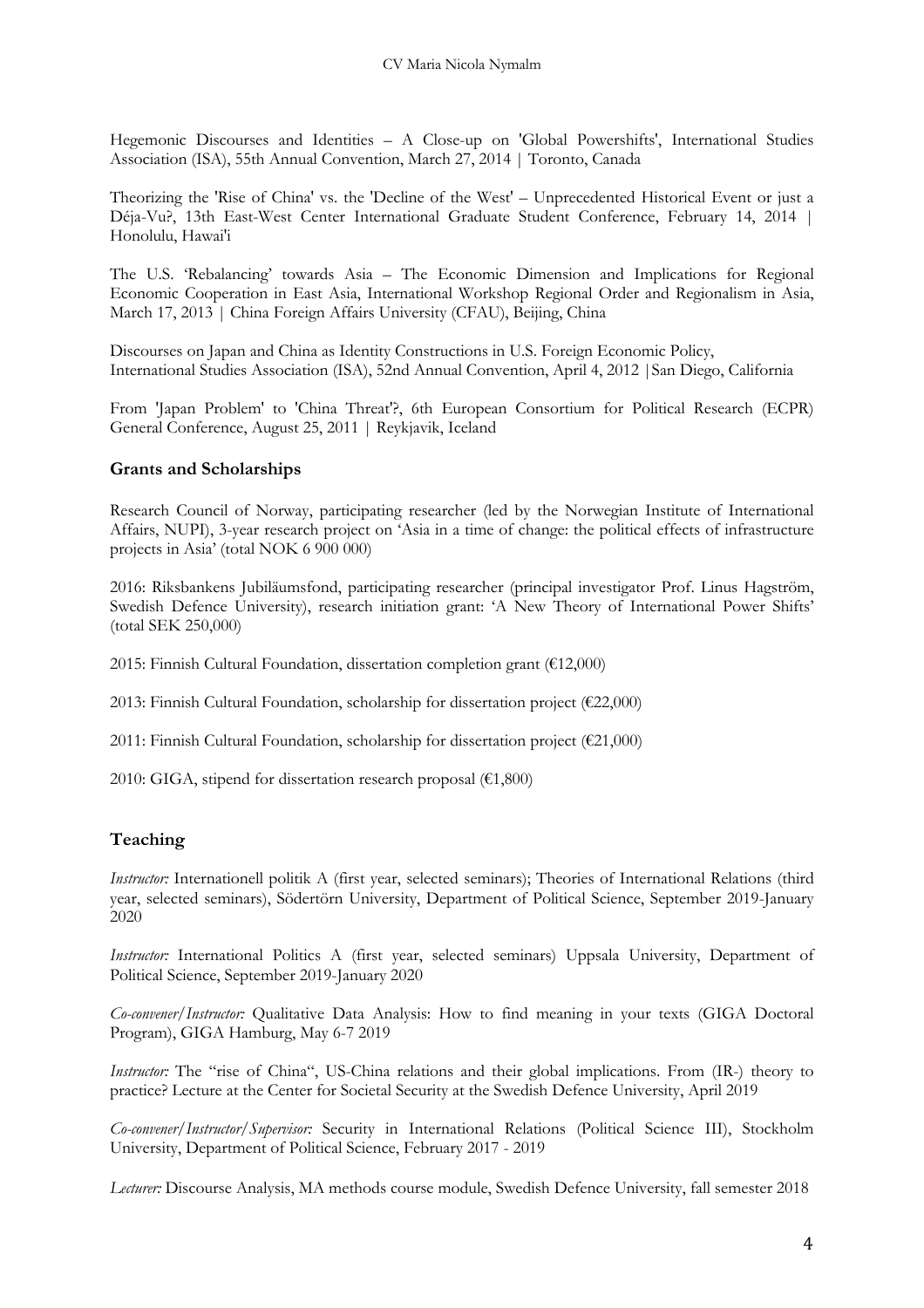*Convener/Instructor:* Introduction to Critical Security Studies, MA course module, Institute for Peace Research and Security Policy at the University of Hamburg, Master of Peace and Security Studies, January 2018

*Instructor:* B-uppsatskurs i krigsvetenskap, Swedish Defence University, fall semester 2017/2018

*Instructor:* Introduction to Data Analysis, MA methods course module, Swedish Defence University, fall semester 2017

*Convener/Instructor:* Introduction to Discourse Analysis, MA course module, Institute for Peace Research and Security Policy at the University of Hamburg, winter/spring semester 2016 and 2017

*Instructor:* Comparative Politics (Political Science I), Stockholm University, Department of Political Science, fall semester 2016

*Instructor:* East Asia, the United States, and the 'Rise of China', guest-seminar as part of master's course on Cultural Flows and Political Relations in East Asia, Stockholm University, Department of Asian, Middle Eastern and Turkish Studies, 20 September, 2016

*Lecturer:* From 'Japan Problem' to 'China Threat' – just another power shift debate? 'Monday Lecture', Stockholm University, Department of Asian, Middle Eastern and Turkish Studies, 23 November, 2015.

*Convener/Instructor:* The Role of the United States in East Asia/the Asia-Pacific: a Regional Power? Masters' seminar, Kiel University, Department of Social Sciences, spring semester 2015

*Lecturer:* U.S. Economic Policy towards Japan and China, Department of International Relations, Guest lecture, Tsinghua University, Beijing, 21 March, 2013.

*Teaching Assistant:* Workshop on Discourse Theory, Faculty of Social Sciences/Department of Political and Economic Studies, University of Helsinki, 28 February-1 March, 2013

*Convener/Instructor:* Workshop on "China and the West: What do we want from China?" at the Heidelberger Dialogue for International Security 2011: The Global Powershift: Towards a Chinese Century?, Forum for International Security, Heidelberg, 21-23 October, 2011.

## **Previous employment and academic appointments**

*The Swedish Institute of International Affairs* Research Fellow, October 2015 – September 2019 (until 2016 80%, since then 50%)

*Stockholm University* University lecturer (adjunct), December 2016 – February 2019 (35%)

*GIGA Institute of Asian Studies* Doctoral Research Fellow, March 2011-July 2015 (externally funded) Associate Research Fellow, September 2015-October 2020 (non-resident)

*University of the Federal Armed Forces/ Helmut Schmidt University in Hamburg*  Research Assistant, Chair of International Relations (Michael Staack), February-July 2013

*Kiel University Research Group on International Political Sociology (KUIPS)*  Research Assistant, April-September 2012

*Humboldt University Berlin*  Research Assistant for editorial project on the historian Jacob Burckhardt (Wolfgang Hardtwig), March 2002-April 2003